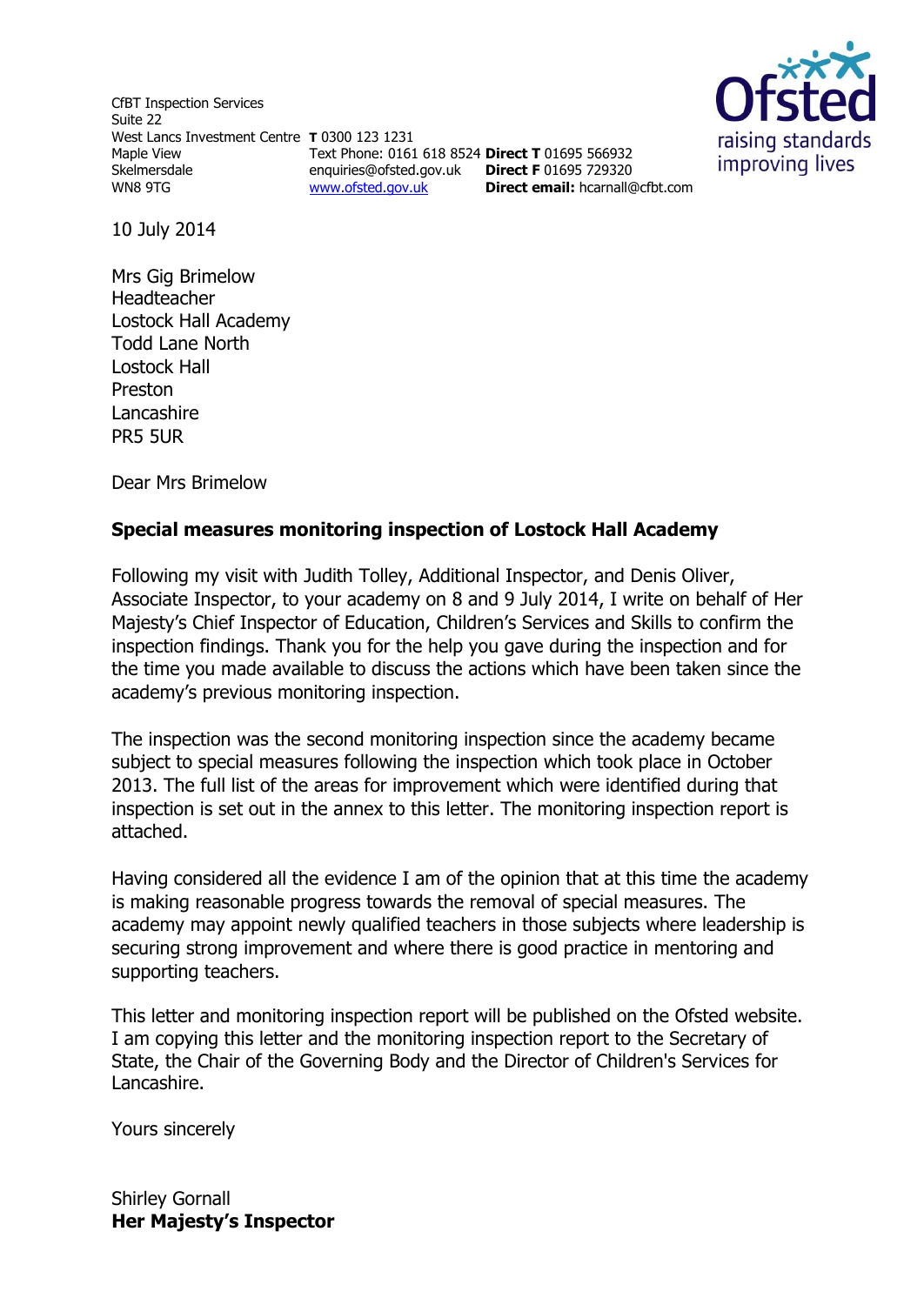

# **Annex**

## **The areas for improvement identified during the inspection which took place in October 2013**

- Improve the quality of teaching so that it is at least good, in order to strongly improve students' achievement, especially in English, and particularly of boys and students supported by the pupil premium, by:
	- sharing existing good practice so that all teachers have high expectations for their students and know what a really good lesson looks like
	- teachers using assessment information when planning lessons and adjusting their teaching accordingly so that all students are challenged and make at least good progress
	- developing highly effective programmes across all subjects to promote students' basic skills in numeracy, but more so in their literacy
	- reviewing schemes of work, particularly in Key Stage 3, to make sure that lesson plans build on prior learning more effectively
	- ensuring that all teachers mark students' work thoroughly, with clear guidance on how to improve, giving students the opportunity to respond to their advice.
- $\blacksquare$  Improve leadership and management, including governance, by:
	- firmly embedding recently established systems to improve the school, particularly in the quality and effectiveness of teaching, and rigorously monitoring the impact of new initiatives on school improvement
	- designing an effective and sharply focused development plan that provides clear direction as to how the school can rapidly become much better. This plan should have distinct milestones and success criteria, so that the school can regularly review its progress at timely intervals
	- undertaking an external review of governance, to include a specific focus on the academy's use of pupil premium, in order to assess how this aspect of leadership and governance may be improved.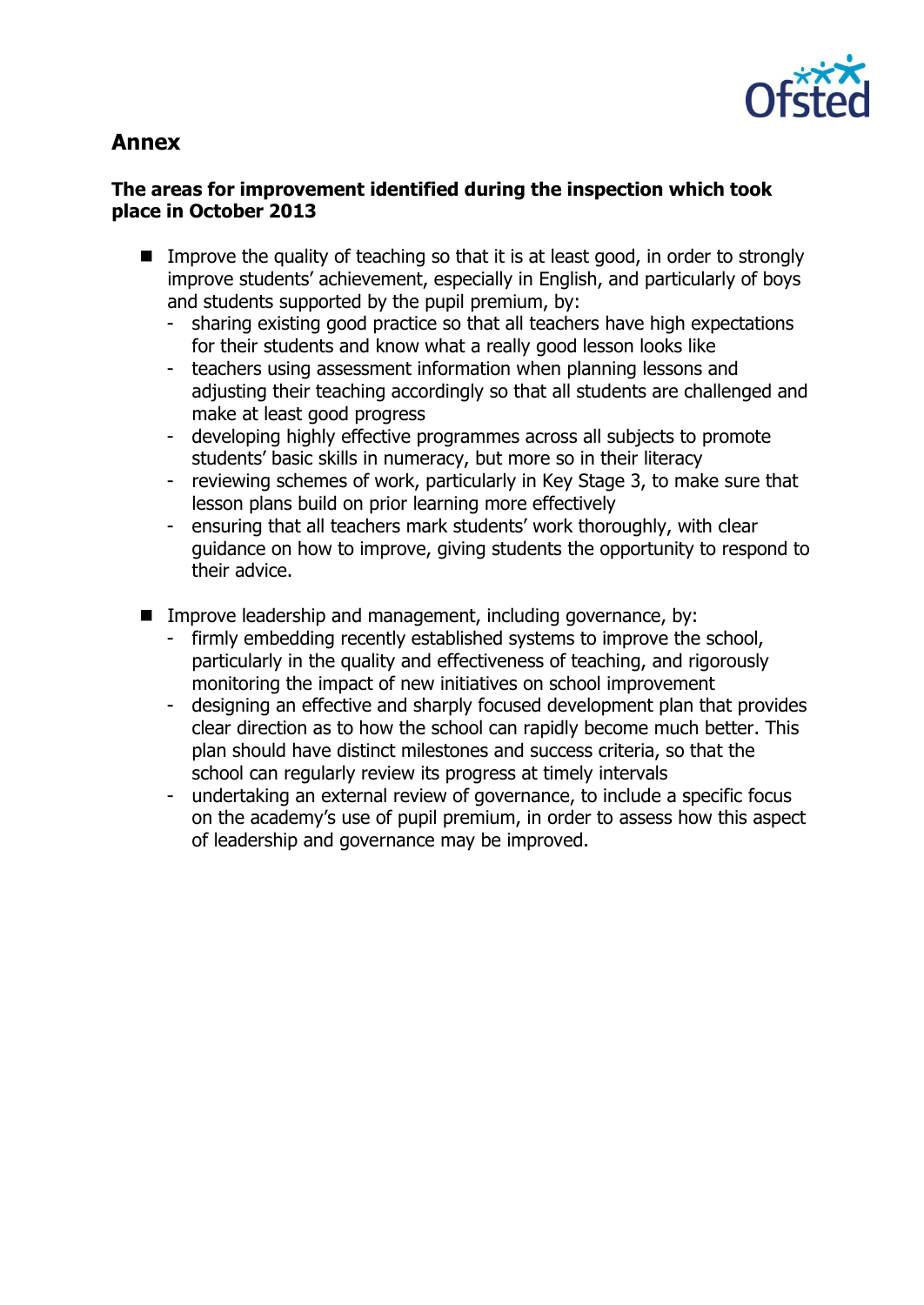

## **Report on the second monitoring inspection on 8 and 9 July 2014**

#### **Evidence**

Inspectors held discussions with the headteacher, senior leaders, subject leaders, groups of students, four parents representing the Parents' Forum, the Chair of the Governing Body and six other governors, a representative from the local authority and the National Leader of Education who is supporting the academy. They observed parts of 18 lessons, five of which were joint observations with the academy's senior leaders. They considered the academy's self-evaluation document, minutes of governing body minutes, monitoring records and information relating to the progress of students currently attending the academy. Inspectors looked at a selection of students' work from different subjects alongside two members of the senior leadership team.

#### **Context**

Since the monitoring inspection that took place in February 2014, a science teacher has left and a new science teacher has been appointed. A new mathematics teacher took up post in April 2014. Four new appointments were made to the governing body following the first monitoring visit. One community governor has recently resigned and a parent governor's term of office has ended; the process of appointing new governors to replace them is underway.

#### **Achievement of pupils at the school**

Students' achievement is improving. The academy's tracking of students' progress indicates that attainment at GCSE level is set to rise in 2014 and students' progress is much closer to that found nationally. There are clear indications that the progress of students in other year groups is accelerating; this is because of a relentless focus on assessing students' achievements regularly and rigorously, adapting teaching and providing additional interventions for students identified as underachieving. Programmes have been implemented to support the literacy skills of identified students, including those eligible for support through the pupil premium. There are indications that these are beginning to show success in raising students' reading ages; there are plans to roll successful programmes out further. Gaps in achievement between students supported by the pupil premium and their peers are beginning to close but remain a priority for the academy. Girls' achievement outstrips that of boys. The academy's leaders and governors are taking action to improve boys' performance without detriment to that of girls. Lesson observations found that teachers are well aware of students' achievement profiles and are increasingly taking these into account in planning their lessons, however there is not always sufficient evidence of work being appropriately tailored to some students' needs, especially for higher-attainers, and consequently their potential is not consistently realised.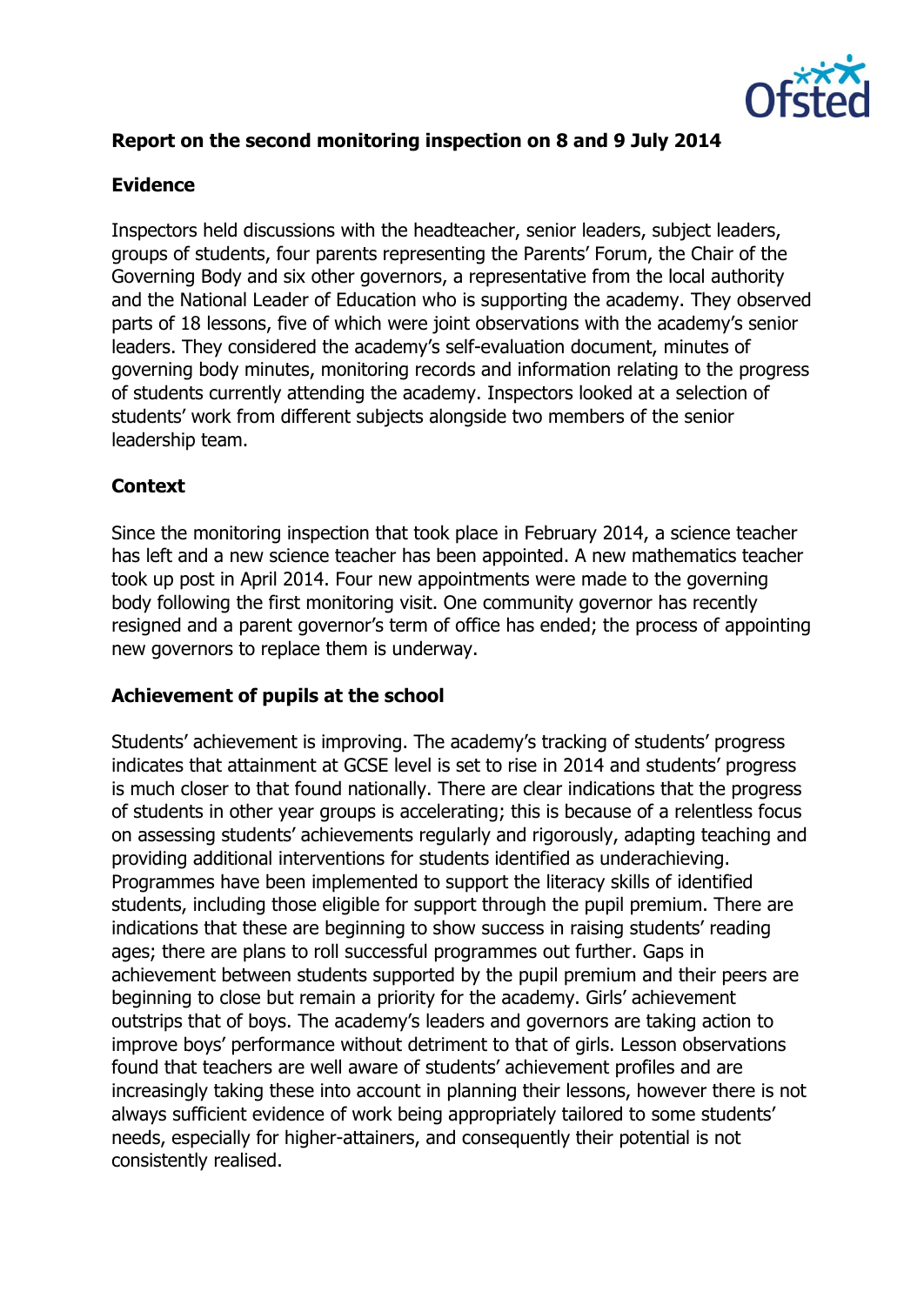

## **The quality of teaching**

The quality of teaching has improved since the academy's section 5 inspection as a result of the academy's leaders setting out clear expectations, supporting teachers' professional development, monitoring the implementation of school policies, beginning to share good practice and robustly challenging under-performance. The school's evaluation of the quality of teaching is based on triangulated evidence from direct lesson observations, scrutiny of students' progress over time and reviews of work in their books.

The academy's tracking of students' progress is comprehensive and teachers now have reliable data to enable them to plan for students to make progress. Planning is generally good, often including key questions for students to answer. There are some occasions when higher-attaining students are not challenged as fully as they might be, such as when teachers do not expect them to give full answers to questions, or to hypothesise and speculate.

Excellent relationships between teachers and students characterise many lessons, increasingly complemented by more challenging, relevant work that fosters students' literacy skills. In English, teachers are particularly effective in developing students' vocabulary. Year 9 students successfully established a hierarchy of adjectives to describe Lady Macbeth, because their teacher encouraged a willingness to explore language. Classroom displays typically include some of the key subject-specific language that students may need and there are some eye-catching displays of students' work. These have not been extended to become fully effective as prompts for learning or celebrations of students' achievements.

Students enjoy the opportunities they are given to work independently and collaboratively. A powerful example was seen in a Year 9 music lesson in which students' enjoyment of preparation for their end of term presentation was palpable. In some lessons, however, students are not invited to think deeply enough or build on each other's ideas and their progress slows as a result.

There has been a strong focus in the academy on improving the quality of marking. Students spoke enthusiastically to inspectors about the recently developed 'STAR' marking system whereby teachers provide 'strength, target, action and reward when marking students' work, and students themselves are required to 'review and respond'. There is already convincing evidence of students making faster progress in response to a dialogue with teachers focused on the strengths and weaknesses in their work, particularly in English. The marking of a teacher in the English department is being used by an examination board to exemplify good practice.

Students who spoke with inspectors confirmed that homework is now being set more regularly. Whereas some are happy that homework is pitched at the right level,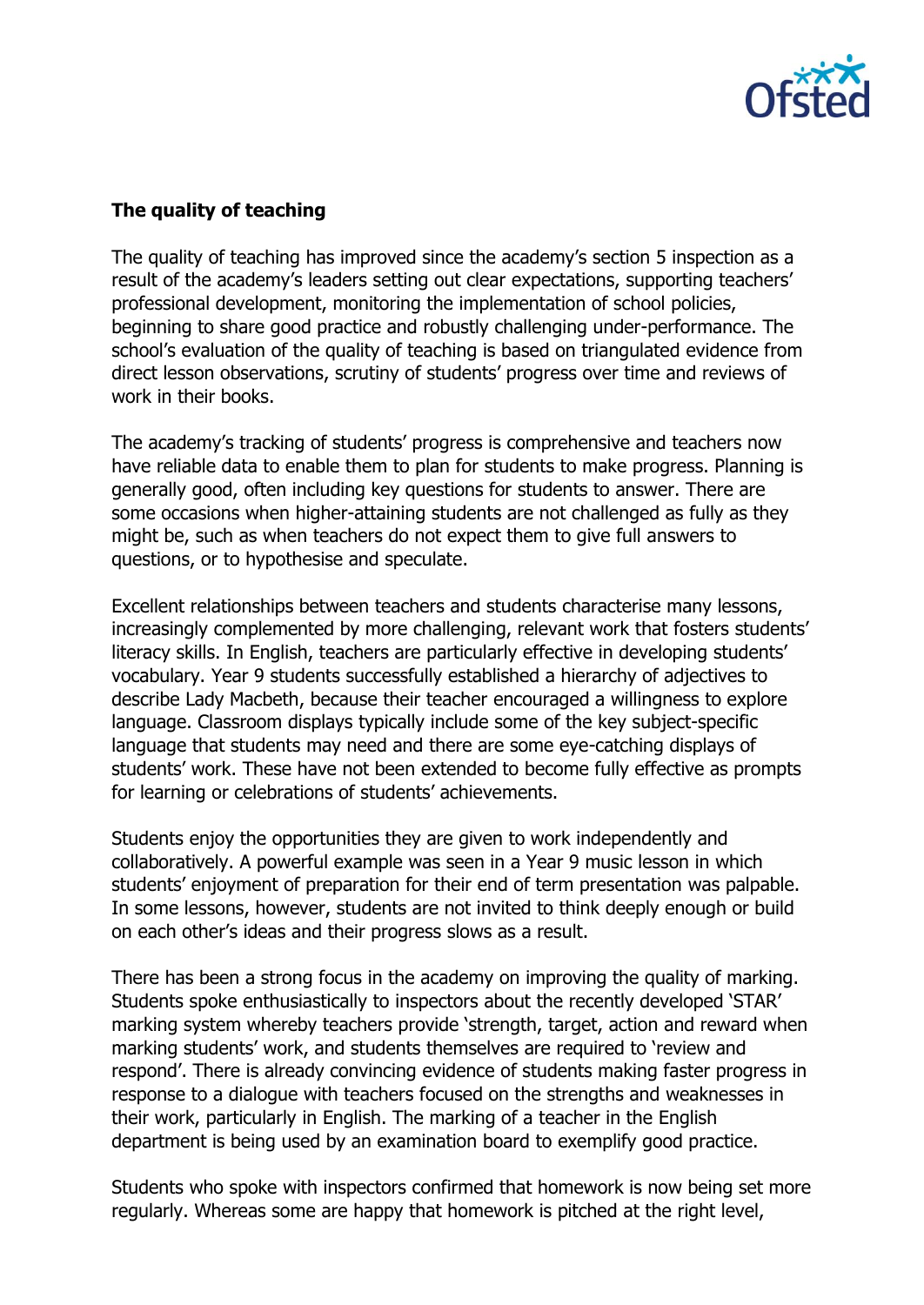

others think that it is not always directly related to their learning and question whether there is equity in the amounts of homework received by students with different attainment levels. School leaders acknowledge this issue and are undertaking a further review of homework.

#### **Behaviour and safety of pupils**

Students' behaviour was judged to be good at the academy's most recent section 5 inspection and continues to be a strength. Students show impressive loyalty and commitment to the academy; they are proud to be members of Lostock Hall and enjoy their responsibilities in making it a happy, thriving community. This was exemplified by the roles taken by students to ensure that sports day was a success and the zeal with which reading mentors support other students. Attendance has continued to improve and is above the national average. Exclusions are rare.

Students' attitudes to learning are positive. They willingly help each other in lessons and are keen to find things out for themselves, as was observed in the best teaching in science and mathematics when teachers withheld answers to encourage students to research or question friends as to the most effective ways of learning.

### **The quality of leadership in and management of the school**

The headteacher, senior leaders and staff are passionate about the academy and determined to ensure that it makes rapid progress. Morale is high and there is a strong sense of teamwork. Senior leaders are increasingly outward-facing: researching good practice in other schools, adapting it to meet their needs and monitoring its impact with objective rigour. The academy's data management is an emerging strength: data is regularly collected, well presented and systematically analysed. It enables the clear integration between academic and pastoral systems that guard against students 'falling through the net'. Parents who met with an inspector affirmed their support for the academy and its leadership: they have recognised its recent improvements but also testify to the friendly, supportive ethos of the academy being maintained. The wide range of extra-curricular activities, trips and special events has continued alongside an intense focus on developing systems to accelerate progress and drive up standards rapidly.

The academy is working hard to narrow the gap in attainment between students eligible for support through the pupil premium funding and their peers. Its work is multi-faceted and student-centred. The pastoral team is effective in helping to remove barriers to learning, promoting good attendance, and orchestrating support for individuals. Models of effective practice in narrowing gaps have been researched and there is a strong awareness among teachers that every student's achievement counts.

Subject leaders, including those new to their posts, are good role models as teachers. They are enthusiastic about their work but have not yet been able to ensure that there is consistently good practice in their departments, including in the